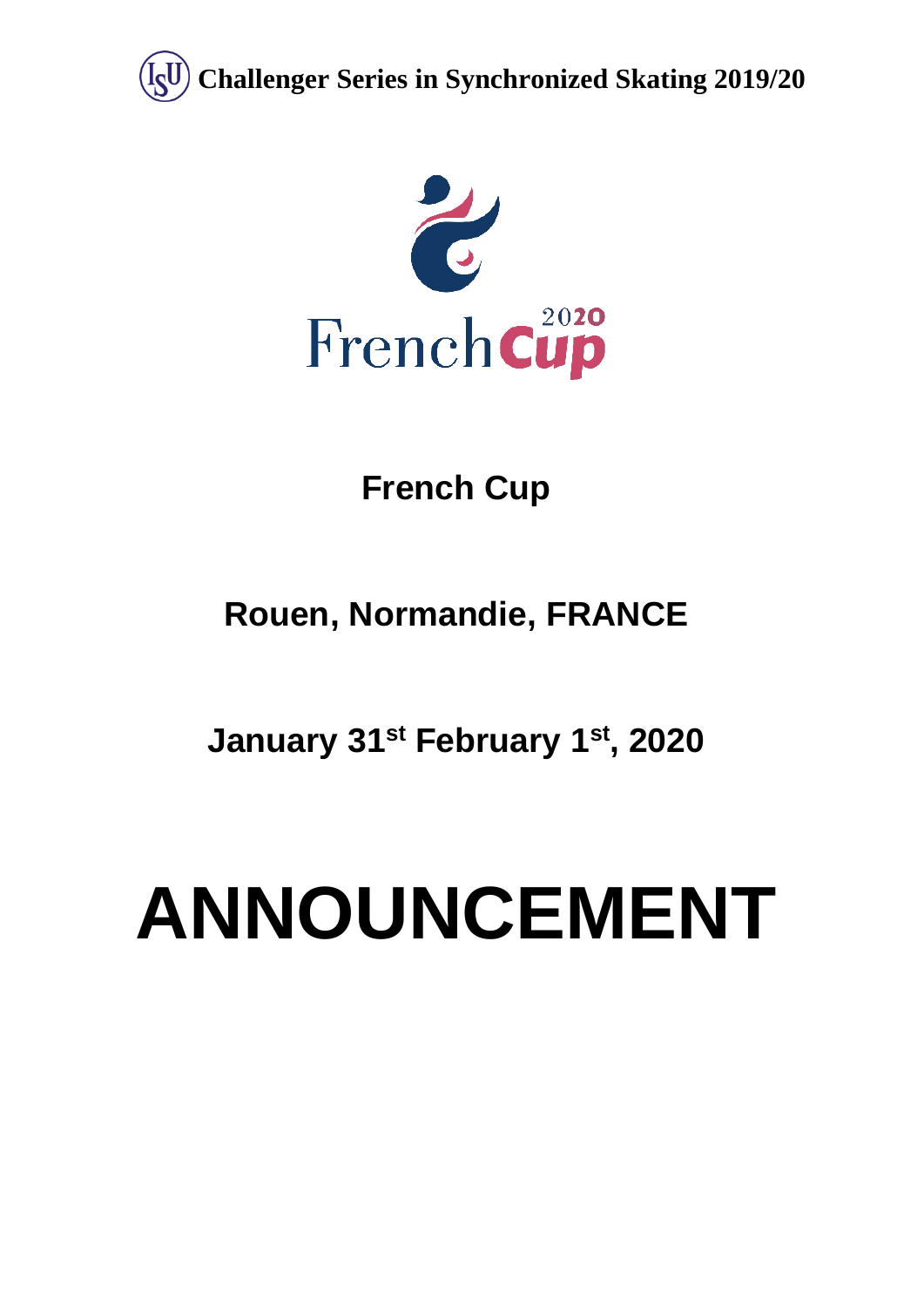

# **French Cup**

**An International Competition** 

**For**

**Junior and Senior**

**organized by**





# **Rouen, Normandie, FRANCE January 31st February 1st 2020**

**A competition as part of the**



**Challenger Series in Synchronized Skating 2019/20**

**under the authorization of the** 

**INTERNATIONAL SKATING UNION**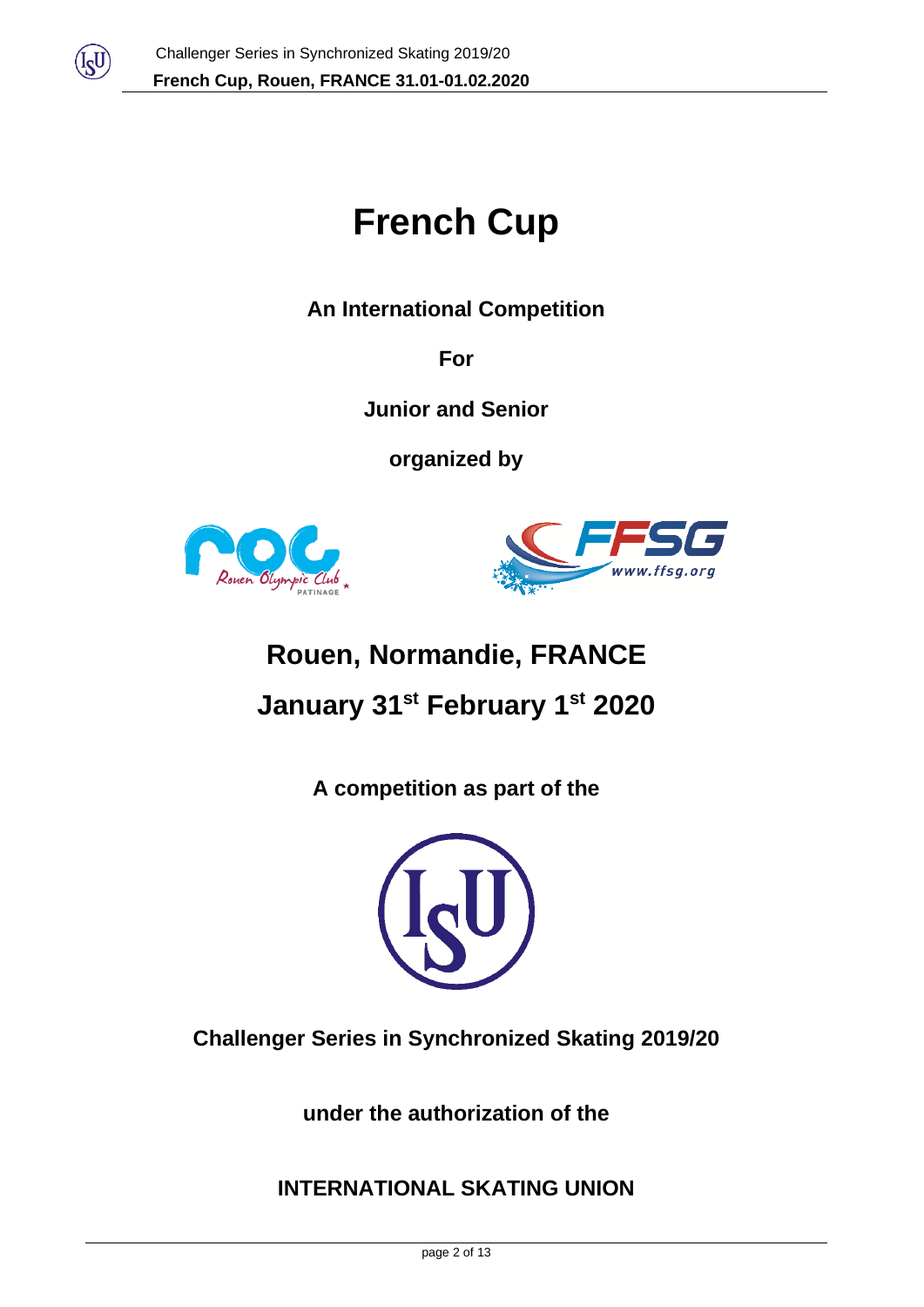

# **1. GENERAL REGULATIONS**

The **French Cup** will be conducted in accordance with the ISU Constitution and General Regulations 2018, the Special Regulations & Technical Rules Synchronized Skating, and the relevant ISU Communications.

Participation in the **French Cup** is open to all Competitors who belong to an ISU Member, and qualify with regard to eligibility according to the ISU Rules in effect, provided their ages fall within the limits specified in in the ISU Rules in effect and they meet the participation, citizenship and residency requirements in in the ISU Rules in effect and the ISU Communication in effect or any update of this Communication.

All Teams must be entered through their respective ISU Member Federation.

# **2. ISU CHALLENGER SERIES IN SYNCHRONIZED SKATING**

The **French Cup** is part of the ISU Challenger Series in Synchronized Skating 2019/20 and will be conducted in accordance with additional requirements as specified in the General Announcement for the ISU Challenger Series in Synchronized Skating 2019/20 as well as the ISU Communication in effect.

If the requirements specified in the above-mentioned documents are fulfilled the event will count towards ISU World Standing Points, Minimum Total Technical Score, ISU Challenger Series in Synchronized Skating Ranking.

There is a limitation for the Teams to two (2) participations in the events of the ISU Challenger Series in Synchronized Skating.

#### **ISU CHALLENGER SERIES IN SYNCHRONIZED SKATING RANKING**

At the end of the ISU Challenger Series in Synchronized Skating, after the last event of the season has been concluded, the highest final score in the up to two (2) different ISU Challenger Series in Synchronized Skating events of each Team will be added and taken into consideration to form a Challenger Series in Synchronized Skating Ranking which will be published on the ISU website.

# **3. TECHNICAL DATA**

**PLACE** ROUEN Ice Rink (1h30 from Paris) Main Rink : 60m x 30m (2747 places) Practice Rink : 56m x 26m Centre Sportif Guy BOISSIERE Esplanade du Docteur Duchêne Ile Lacroix 76100 ROUEN

Main and Practice Rink are in the same complex.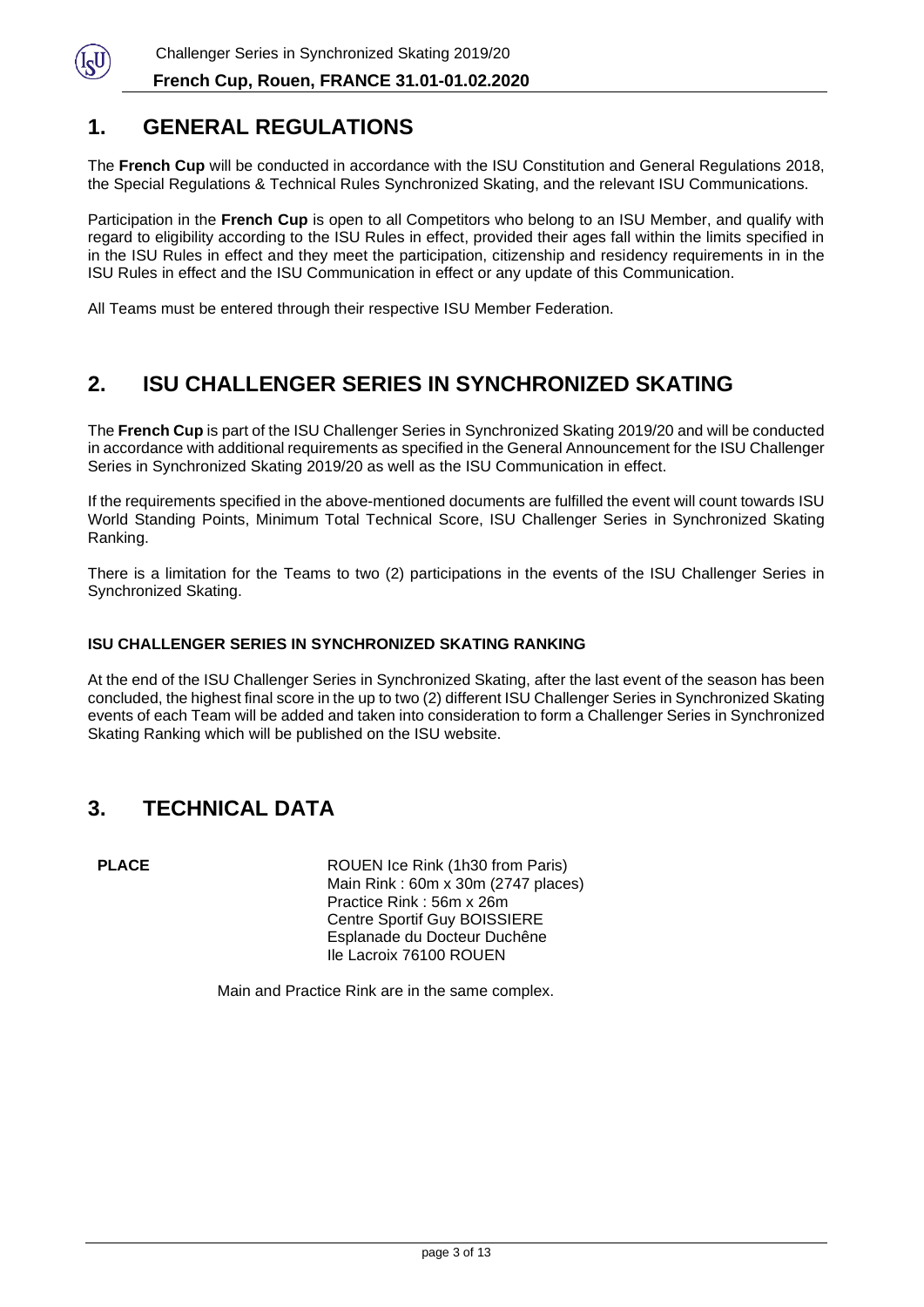

| <b>JUNIOR</b> | Short Program       | Duration: 2 minutes and 50 seconds, but may be less,                                                                                                                                                                                  |  |
|---------------|---------------------|---------------------------------------------------------------------------------------------------------------------------------------------------------------------------------------------------------------------------------------|--|
|               |                     | The General Short Program Elements and requirements are listed<br>in the ISU Rules in effect. The Short Program Elements and<br>Requirements to be skated for Season 2019/20 are listed in the<br><b>ISU Communication in effect.</b> |  |
|               | <b>Free Skating</b> | Duration: 3 minutes and 30 seconds +/- 10 seconds                                                                                                                                                                                     |  |
|               |                     | The Well Balanced Program Requirements are listed in in the ISU<br>Rules in effect. The Free Skating Elements and Requirements to<br>be skated for Season 2019/20 are listed in in the ISU<br>Communication in effect.                |  |
| <b>SENIOR</b> | Short Program       | Duration: 2 minutes and 50 seconds, but may be less,                                                                                                                                                                                  |  |
|               |                     | The General Short Program Elements and requirements are listed<br>in in the ISU Rules in effect. The Short Program Elements and<br>Requirements to be skated for Season 2019/20 are listed in in the<br>ISU Communication in effect.  |  |
|               | Free Skating        | Duration: 4 minutes +/- 10 seconds                                                                                                                                                                                                    |  |
|               |                     | The Well Balanced Program Requirements are listed in the ISU<br>Rules in effect. The Free Skating Elements and Requirements to<br>be skated for Season 2019/20 are listed in in the ISU                                               |  |

# **4. ENTRIES**

# **4.1 General**

All Entries must be made by the ISU Member concerned based on the regulations for the ISU Challenger Series in Synchronized Skating 2019/20.

All entries for the French Cup must be done through the **ISU Online Registration System (ORS)** by the deadline indicated. Hotel and travel information should also be entered into ORS, as well as bank information. Declarations will need to be uploaded to the ORS as well.

# **4.2 Preliminary Entries**

The preliminary entries must be send to the Organizer by latest Novembre 27<sup>th</sup>, 2019, by entering the information through ORS.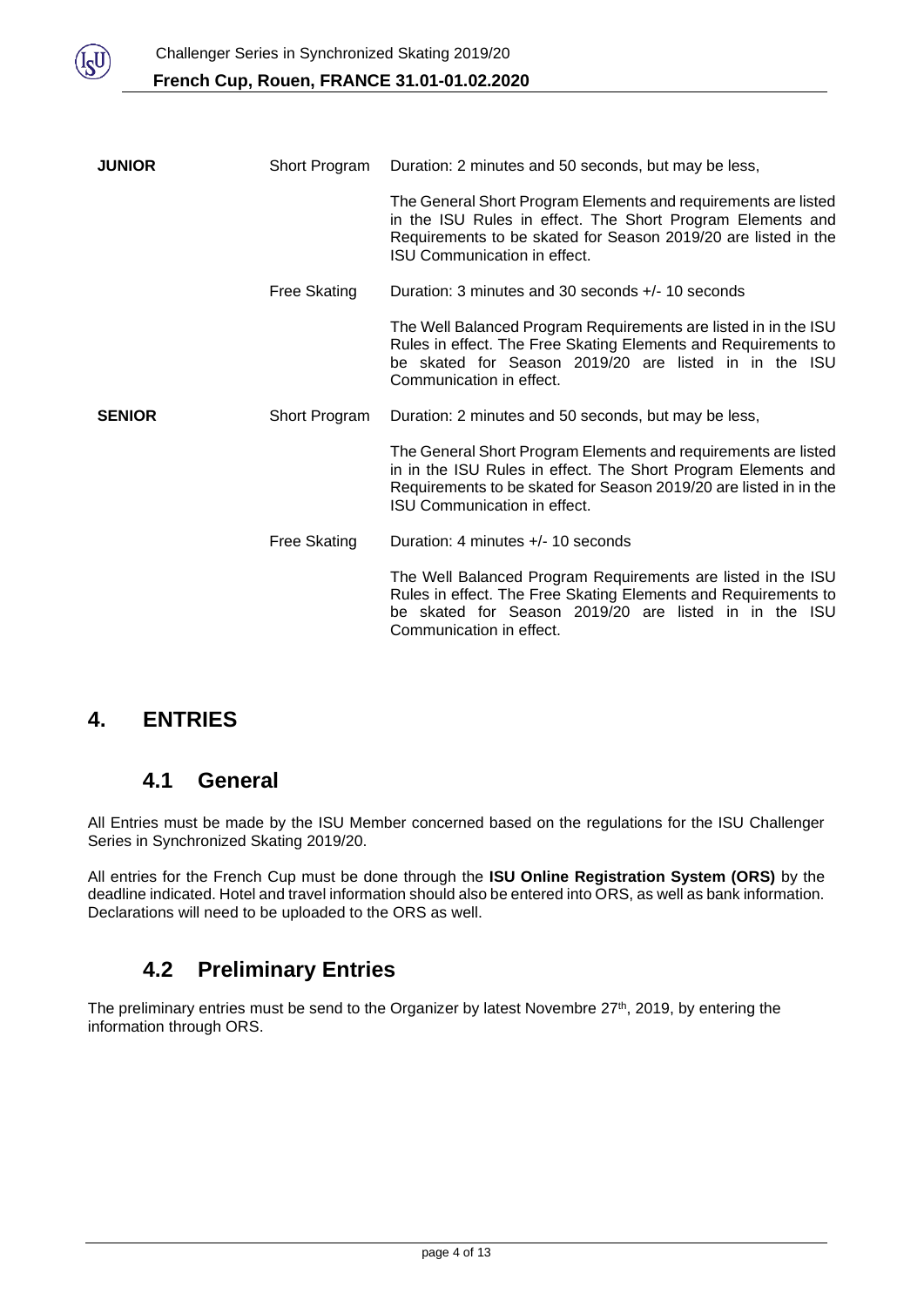

# **4.3 Entries by Name**

## **4.3.1 Entries of Teams**

Participation is open to all Teams of ISU Members with a maximum of four (4) entries per category (except for the Host Member).

The Entries by names must be made via the ISU Online Registration System (ORS) :

**<https://fms.sportresult.com/isu>**

and will be submitted via the ORS simultaneously to:

**ROC – Organizing Committee of French Cup** Centre Sportif Guy BOISSIERE Esplanade du Docteur Duchêne Ile Lacroix 76100 Rouen e-mail : [accreditation@frenchcup.fr](mailto:accreditation@frenchcup.fr)

and to:

ISU Secretariat fax: +41 21 612 66 77 e-mail: [entries@isu.ch](mailto:entries@isu.ch)

not later than: **Friday, December 27th , 2020 at 08.00 PM**

### **4.3.2 Entries of Judges**

Each participating ISU Member has the right to nominate one (1) judge who has at least the qualification "Judge for International Competitions".

In case of too many nominated judges the organizer will draw the panel of judges immediately after the closing date for the entries. The result of such draw will be communicated to all ISU Members involved in writing immediately after the conclusion of such draw.

The Entries of Judges must be made via the ISU Online Registration System (ORS) not later than : **Friday, December 27th, 2020.**

Each panel of Judges will consist of at least 7 Judges. In exceptional cases and if there is no possibility to compose a panel of judges with at least 7 Judges, the ISU Vice-President Figure Skating may exceptionally authorize the panel in question to have a minimum of 6 Judges.

In case that at the time of the competition more Judges will be available and entered as required to compose the panels of Judges, the Organizing Member in consultation with the ISU will conduct on site, a draw for the panel of judges for the first segment. The Judges, not drawn for the first segment will be seated for the second segment.

The panel for the second segment (Free Skating) will in this case be completed by an open draw amongst the Judges serving in the first segment.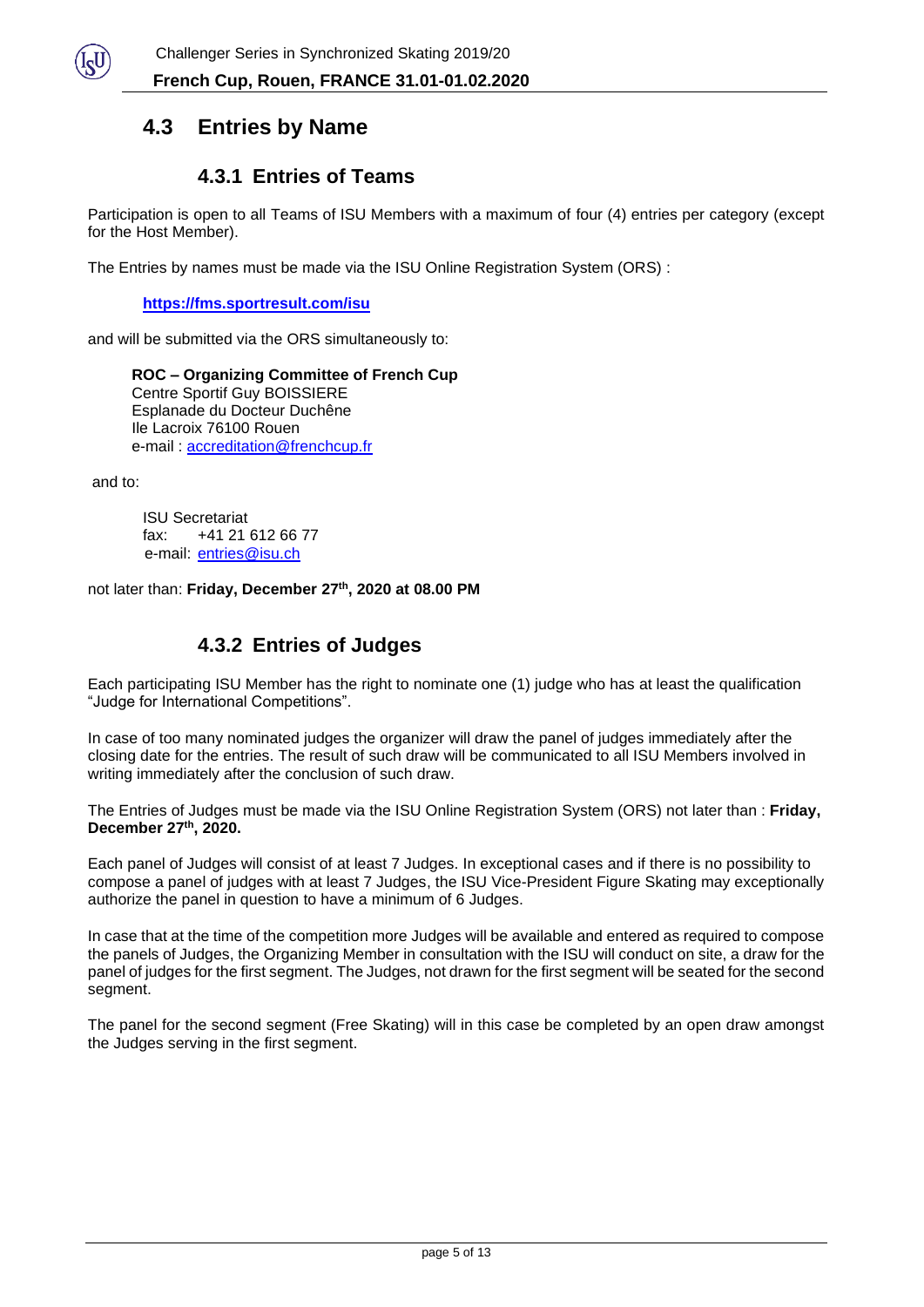

## **4.3.3 Entries of Team Members**

Official entries of Team Leaders, Assistant Team Leaders, Team Officials, Team Medical Staff and Coaches and the partner or relative of a Judge will be accepted. Accreditation will be provided to those who are officially accepted by the Organizer.

Please be advised that only one Coach per Team will be accredited. An Assistant Team Leader will be accepted. Only two Team Officials of each Member, including the Member President provided that they are Council Members, Technical Committee Members or Members of the Head Office of their Federation, will be accredited. Not more than one (1) Team Doctor and one (1) Team Physiotherapist will be accepted as the Team Medical Staff, for which the organizer requests the right to have a medical certification (document) presented before accreditation. An accompanying person to a Judge will only be accepted for accreditation if this person is a partner in life or a relative of the Judge. The Member Federations guarantee that the requested accreditation of Team Members will correspond to their function within the team and the Federation.

The names of all team members must be submitted via the ISU Online Registration System (ORS) and must reach the Organizing Committee and the ISU Secretariat not later than : **Friday, December 27th , 2020.**

## **4.3.4 Entry Fee**

With the entry to the competition, the entry fee must be paid as follows:

- 400 Euros is required **without any free ice practice\***
- 500 Euros including half (1/2) an hour of free ice practice \*
- 600 Euros including one (1) hour of free ice practice \*

\*Upon decision of the organizing committee, based on arrival in Rouen and ice availability

#### **The entry fee will not be refunded in case of withdrawals for any reason.**

\* Only Cheques in Euros to:

ROUEN OLYMPIC CLUB Centre Sportif Guy Boissière Esplanade du Docteur Duchêne Ile Lacroix 76100 ROUEN-France

\* Bank transfer in Euros :

*Intitulé du compte* **ROUEN OLYMPIC CLUB CCM ROUEN SAINT MARC 27 PLACE SAINT MARC – 76000 ROUEN TEL : 0 820 36 08 31**

**CCM ROUEN SAINT MARC : 10278 02148 00020528301 58 IBAN : FR76 10278021480002052830158 BIC : CMCIFR2A**

**Failure to pay entry fees in full by Friday, January 10th, 2020 may result in removal from the competition.**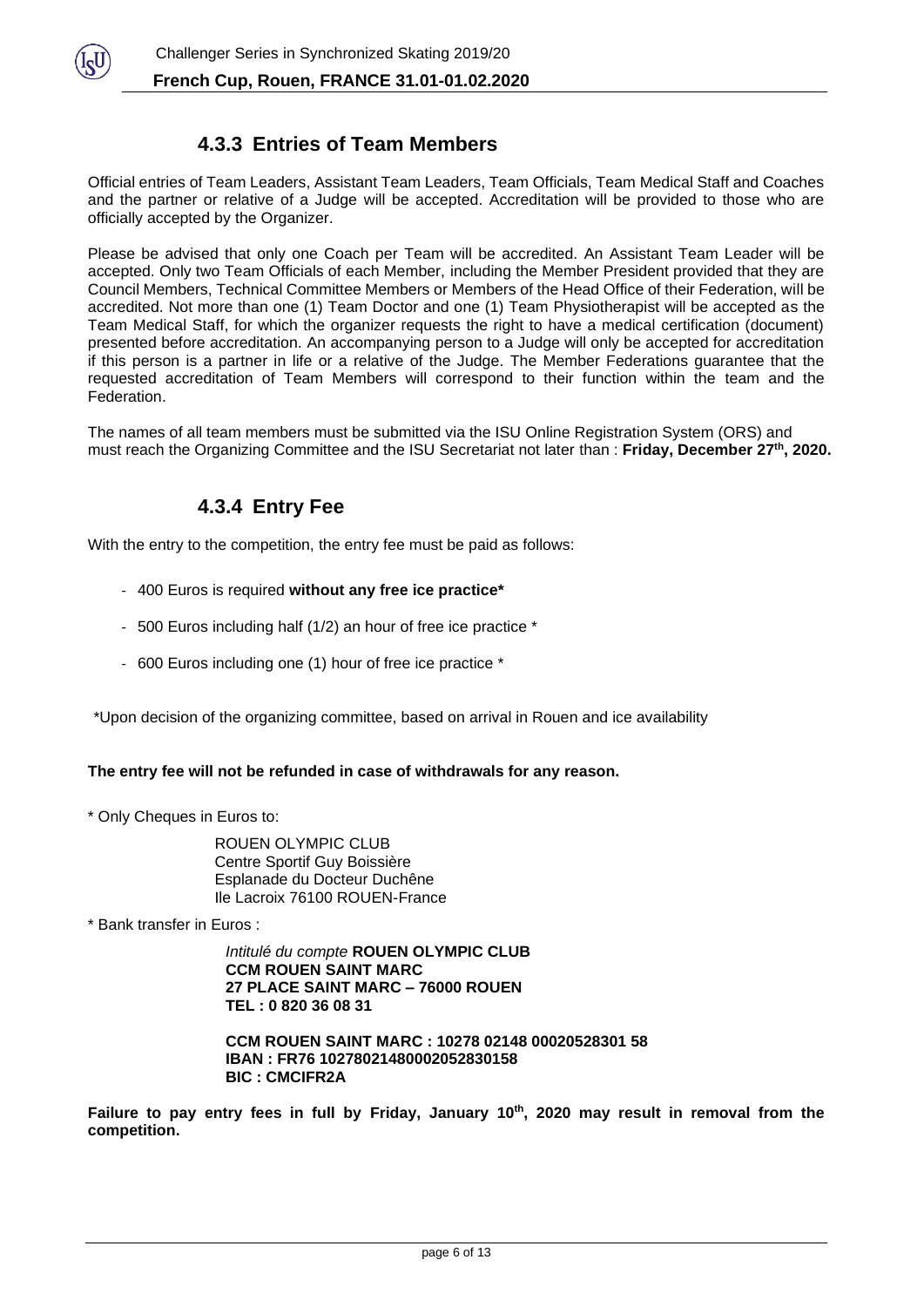

# **5. APPOINTED EVENT OFFICIAL**

This Challenger Series in Synchronized Skating event will follow the requirements of the General Announcement for the Challenger Series in Synchronized Skating 2019/20 as well as the ISU Communication in effect and principles of the ISU Rules in effect of the ISU Special Regulations Synchronized Skating 2018 for appointing the event officials.

The members of each individual Technical Panel (Technical Controller and the Technical Specialists) will not be from the same ISU Member. At least two (2) Technical Panel members will have the qualification "ISU", however one of the three members may have the qualification "International".

The Referee will have at least the qualification "International" and could be of the same ISU Member as one member of the Technical Panel (Technical Controller and Technical Specialists).

The Data Operator and the Replay Operator will have at least the qualification "International".

# **6. MEALS, LODGING AND TRAVEL EXPENSES**

# **6.1 – Official**

The organizer will provide and cover the expenses for rooms and meals for all Referees, the Technical Controllers, the Technical Specialists, the Data and Replay Operators and Judges participating, beginning with dinner on Thursday January 30<sup>th</sup>, 2020 until Breakfast on Sunday February 2<sup>rd</sup>, 2020.

Should any of the above-mentioned persons arrive at the hotel before or stay longer than the period described above, their room costs and expenses will be the responsibility of the individual and must be paid on arrival.

The Organizing Committee will cover the costs for pre-approved travel expenses for all Referees, the Technical Controllers, the Technical Specialists, the Data and Replay Operators.

In accordance with the General Announcement for the Challenger Series in Synchronized Skating 2019/20 as well as ISU Communication 2248, all Referees, the Technical Controllers, the Technical Specialist, the Data and Replay Operators and Judges officiating in the "Junior" and "Senior" competitions of a Challenger Series in Synchronized Skating event will, at the expense of the organizing ISU Member, receive pocket money of CHF 200.00 or the equivalent in the local currency.

# **6.2 – TEAM**

The costs of the meals, lodging and travel expenses will not be borne by the organization.

You can find meal form of reservation and contact the committee by email : secretariat@frenchcup.fr

# **7. PRACTICE**

Practice ice is available the week of the competition. If you are looking to purchase practice ice on Wednesday, January 29<sup>th</sup> or Thursday, January 30<sup>th</sup>, 2020 please contact : <u>secretariat@frenchcup.fr</u>

Practice ice will be available through the Organizing Committee :

- Wednesday, January 29<sup>th</sup>, 2020, 10.00 AM until 11.00 PM
- Thursday, January 30<sup>th</sup>, 2020, 7.00 AM until 5.30 PM.

A form will be available soon to request this ice.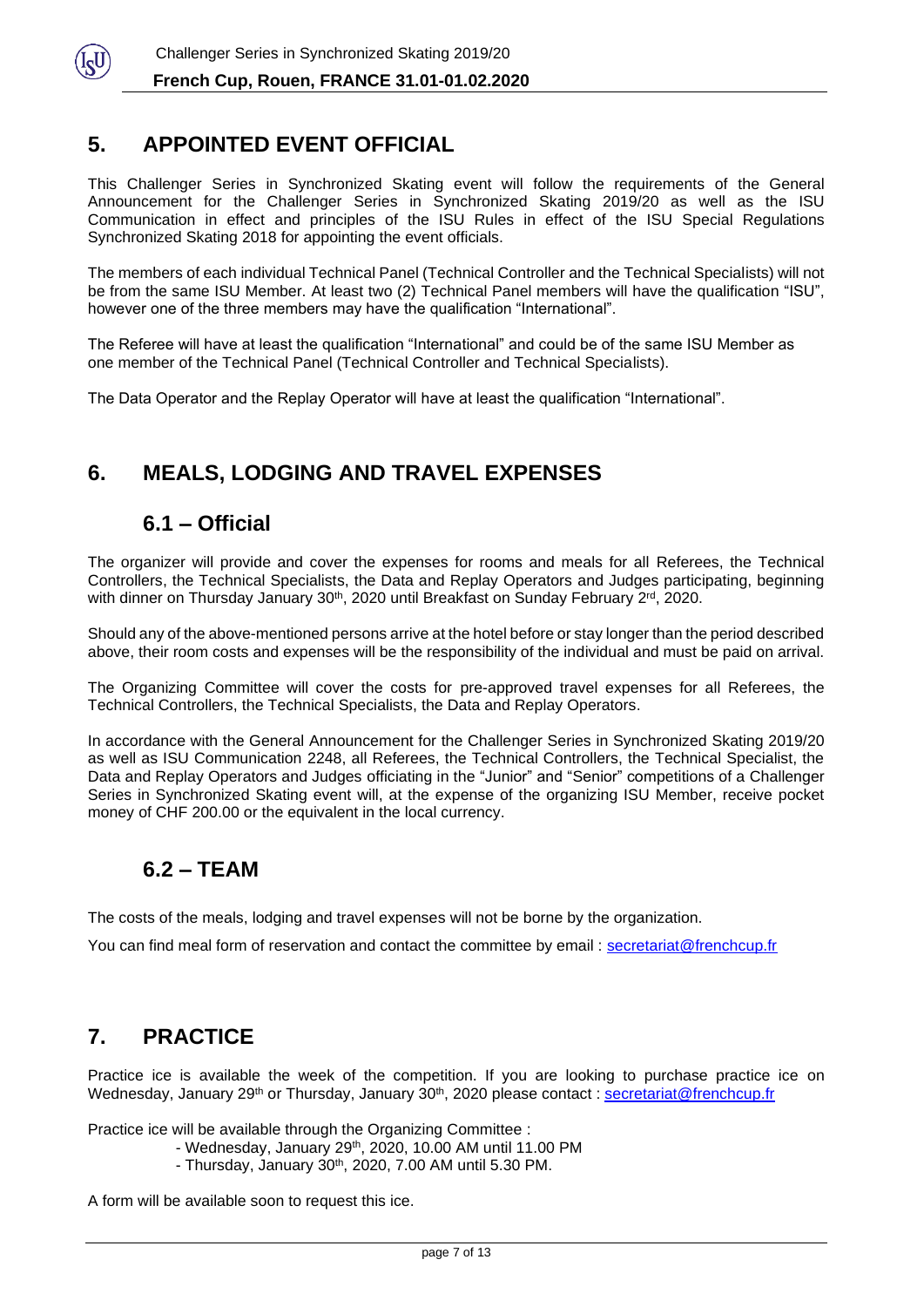

If necessary, practice ice will also be scheduled at The Norman Ice Rink. If you have any questions, don't hesitate to contact the Steering committee.

Official practice begins on Friday, January 31<sup>st</sup>, 2020. The detailed schedule will be issued at the time of registration.

For all practices, the ice rink and the dressing rooms will be opened half an hour before the start of the practices.

Each team will be allowed a period of official practice for the Short Program and a period for the Free Program according to the ISU Rules in effect.

No extra practice ice will be permitted after the Official Draw. The ISU Rules in effect shall apply.

# **8. MUSIC / PLANNED PROGRAM CONTENT**

All Competitors shall furnish, in advance, competition music by emailing an MP3-file either as attachment, in accordance with the ISU Rules in effect. The music must be sent to music@frenchcup.fr.

FOR THE SECURITY, upon registration one CD for each program (short/free) must be submitted by each team.

A list of titles, composers and orchestras of the music to be used for the Short Program and Free Skating Program must be listed for each Team on the official Music Selection Form and attached to the official Entry Form for Teams.

In accordance with the ISU Rules in effect, all covers/discs must show the Competition event, Team's name, the Nation and the exact running time of the music (not skating time) including any starting signal and must be submitted at the time of registration. Each program (short program and free skating) must be recorded on a separate disc. In addition, Teams must provide a back-up drive for each program.

If music information is not complete and/or the music is not provided, accreditation will not be given.

With the entry forms, the "Program Content Sheet" must be returned to the Organizing Committee in time. It is mandatory that the Program Content Sheet be filled in precisely by each Team in English using the terminology for the elements listed in the respective ISU Communication.

# **9. ARRIVAL OF PARTICIPANTS / TEAMS**

The nearest airport to **Rouen** is **Charles de Gaulle (PARIS)** with a distance of approximately **186 km** to the ice rink and is the preferred airport.

The Organizing Committee will be providing ground transportation for nominated judges, invited Referees, Technical Controllers, Technical Specialists and Data/Replay Operators.

Teams are responsible for managing their own travel and associated costs.

If the teams need information, please send an email to secretariat@frenchcup.fr.

All Referees, the Technical Panel (Technical Controllers, Technical Specialists, Data & Replay Operators) Judges, Competitors, Team Leaders, Team Officials, Team Medical Staff and Coaches are requested to announce to the Organizing Committee as soon as possible but no later than **Friday, December 27th, 2019** the name of the airlines, flight numbers, dates and times of arrival or any other information concerning transportation and arrivals. The detailed travel information need to be submitted via the ISU Online Registration System (ORS).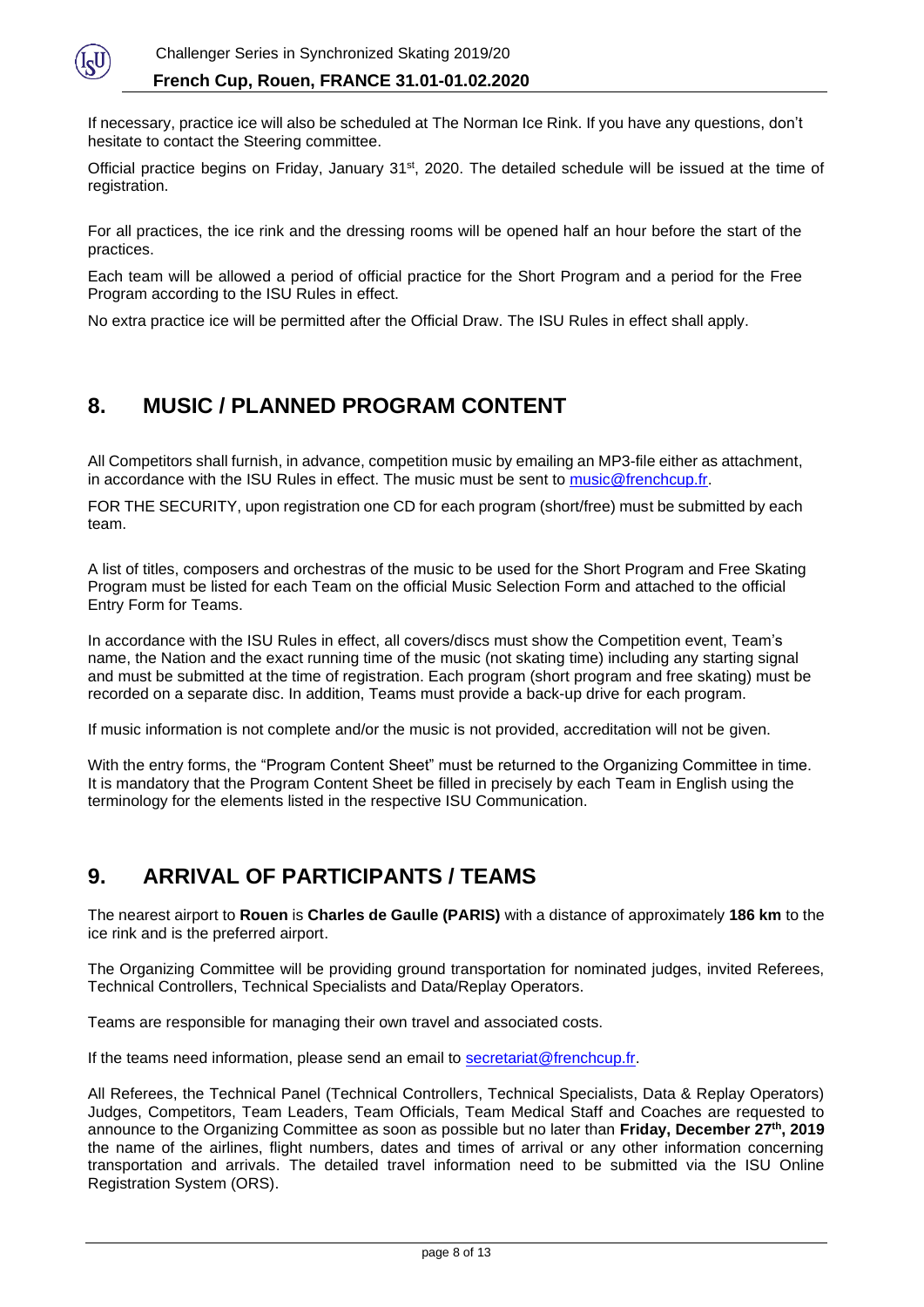

# **10. OFFICIAL HOTEL**

The Official Hotel for Referees, the Technical Panel (Technical Controllers, Technical Specialists, Data & Replay Operators) Judges and VIP is :

#### **HOTEL MERCURE CHAMPS DE MARS**

12 Bis Aristide Briand 76000 Rouen

For the team, please contact :

#### **OFFICE DE TOURISME of Rouen :**

**[Adresse](https://www.google.com/search?client=safari&rls=en&q=office+de+tourisme+de+rouen+adresse&stick=H4sIAAAAAAAAAOPgE-LWT9c3LM8wSTMxNdKSzU620s_JT04syczPgzOsElNSilKLixexKuenpWUmpyqkpCqU5JcWZRbngtlF-aWpeQqJYEWpADbCWstUAAAA&ludocid=2890988955949065790&sa=X&ved=2ahUKEwivkODg9YDlAhUDqxoKHVejCBQQ6BMwEHoECBAQAw) :** 25 Place de la Cathédrale, 76000 Rouen **[Phone](https://www.google.com/search?client=safari&rls=en&q=office+de+tourisme+de+rouen+t%C3%A9l%C3%A9phone&ludocid=2890988955949065790&sa=X&ved=2ahUKEwivkODg9YDlAhUDqxoKHVejCBQQ6BMwEnoECBAQDg) : (33)** 2 32 08 32 40 **Web-site** : www.rouentourisme.com

# **11. ACCREDITATION**

The official accreditation for Teams is planned at the ice rink Centre Guy Boissière from Wednesday afternoon (2.00 PM).

Accreditation as a Team Member will be given to all entered Judges, Competitors and one Team Leader per participating team, one Coach per Team, a maximum of two Team Officials of ISU Members (including the Member President), provided that they are Council Members, Technical Committee Members or Members of the Head Office of their Federation and a maximum of two medical persons. Accreditation will only be granted to persons in those various functions if officially entered and named through their ISU Member. **The ISU Member certifies with the signed entry form the indicated functions within the team of all team members. Any misuse of any function will be sanctioned by the ISU/OC.**

Accreditation will be given to appointed Event Officials and Guests.

The national passport for each skater of the Teams taking part to the Competition will be controlled during the registration.

# **12. DRAWS**

**Before the draw, the Organizing Committee invites all teams to the parade in the streets of Rouen.**  The Organizing Committee reserves the right to cancel it for any reason that could put teams in a situation of discomfort.

The Official Draw Ceremony will be held at **Rouen, in the arena, Thursday, January 29th at 7.30 PM**.

All skaters, Coaches, Team Leaders and/or Managers, Officials, VIP are invited to the draw.

The **intermediate draws** for the Free Program of the Junior and Senior Categories will take place immediately after the conclusion of the Short Program of each category.

**The draws will be held in the arena, level 2, VIP place.**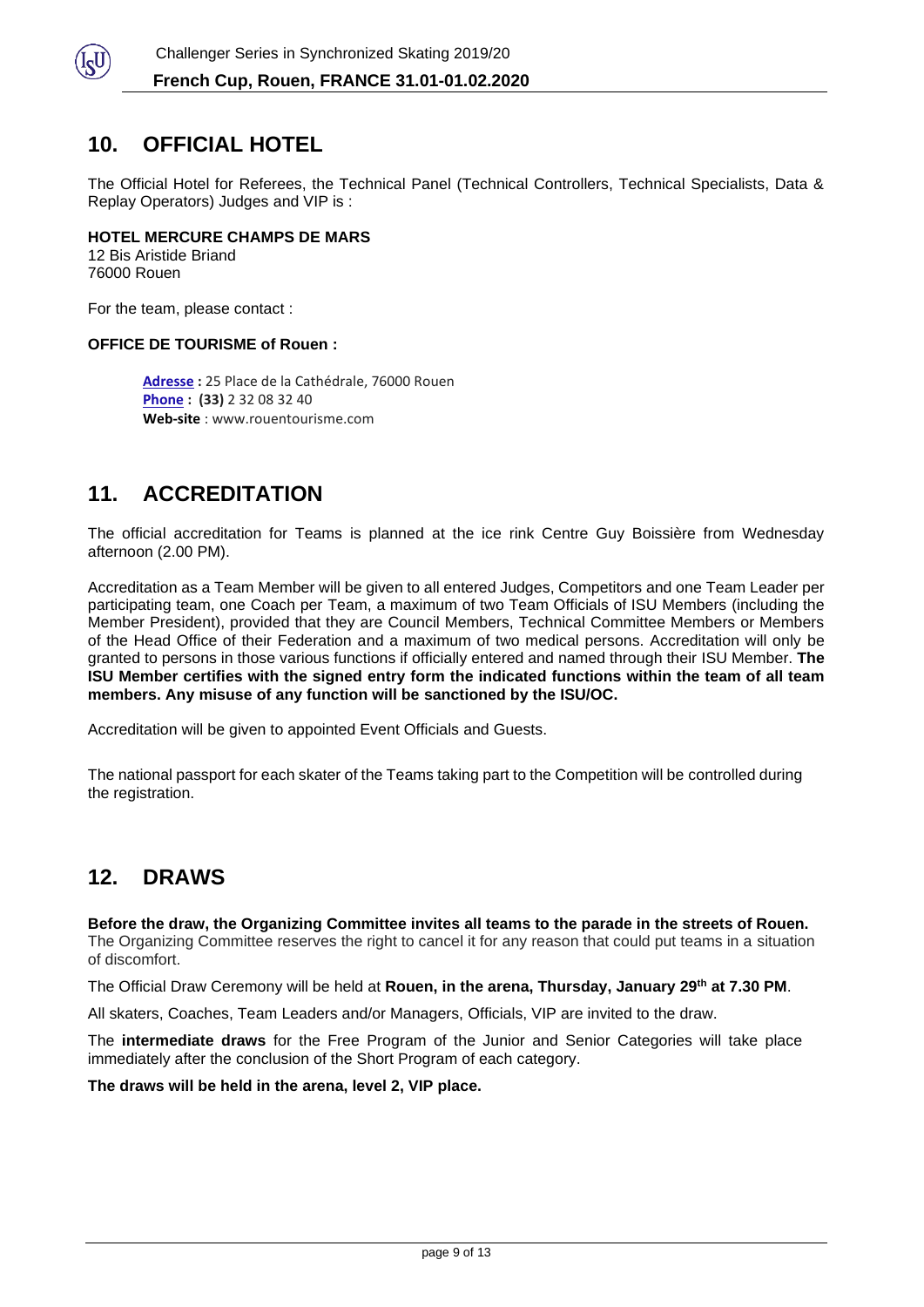

# **13. MEDICAL SERVICE – DOPING CONTROL**

A medical service will be on duty at the main and practice rinks during all the time of the competition and practice sessions.

Anti-Doping tests may be carried out in accordance with the current ISU Anti-Doping Rules and Procedures (ISU Communications).

# **14. RESULTS**

The marking system (ISU Judging System) as described in ISU Technical Rule Synchronized Skating 2018, in effect (Determination and publication of results) will be used.

# **15. PRESENTATION OF MEDALS AND PRIZES**

The three best placed Teams in each event will be announced and honored. Gold, silver and bronze medals will be presented to the medalists. The national anthem of the winners will be played and the flags of the medal winners hoisted.

Every participating Teams will receive a souvenir.

Senior team, which wins the French Cup three times in a row, wins the French Cup trophy

# **16. PRICE MONEY**

- 1 ST SENIOR : 3.300 Euros
- 1 ST JUNIOR : 2.800 Euros

FREE INVITATION to take part to the next FRENCH CUP 2021 is offered to every team placed at the Second place at the Final Result in their category of the FRENCH CUP 2020.

# **17. INSURANCE / LIABILITY**

In accordance with the ISU Rules in effect, it is the sole obligation of each Member participating in ISU Events, to provide medical and accident insurance for their athletes, officials and all other members of the Member's team. Such insurance must assure full medical attendance and also the return of the ill or injured person to the home country by air transport or by other expeditious. It is an internal matter of each ISU Member to decide the issue who shall pay the premium for such insurance.

The ISU assumes no responsibility for or liability with respect to bodily or personal injury or property damage incurred in connection incurred by Competitors and Officials.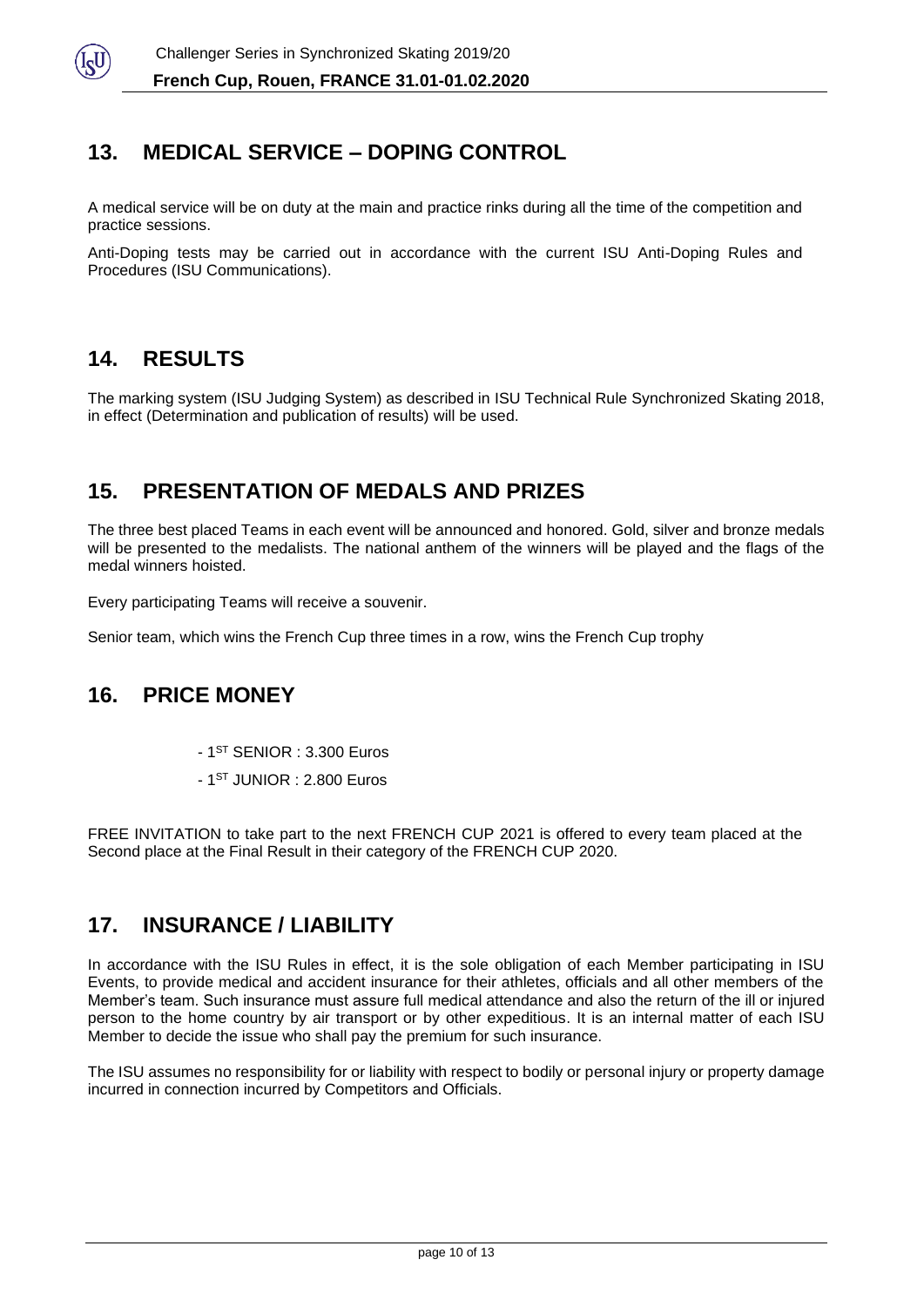

# **18. PUBLICITY WAIVER**

Members, Teams and Competitors hereby acknowledge and consent to the fact that Team Photos, Team Video, Team information and results will be published, as well as 2019. French Cup International Competition may be televised either in whole or in part, for showing on a worldwide basis. According to the ISU Constitution and General Regulations 2018 both Members and Competitors (in this particular case, Teams) hereby certify and warrant that the music and choreography presented and used by the Competitors have been fully cleared and authorized for public use and consent to the use of his or her name, biography and likeness on or in connection with any television or radio program broadcast and rebroadcast throughout the world, motion picture, print media or the advertising and publicizing of such program, without further clearance or payments of any kind on the side of the ISU, the Organizing Member of The Ice Sports French

Federation FFSG, Organizing Committee and the relevant television network or broadcasters being required. At the time of registration at French Cup 2020, all Team Leaders, or other representatives of the Member entering, must present a compliance signed by the Team Manager and/or Team Leader.

# **19. INFORMATION AND VARIOUS**

For information, please contact the Organizing Committee:

International French Cup ROC Centre Sportif Guy Boissière Avenue Jacques Chastelain Ile Lacroix 76100 Rouen - FRANCE Tel: (33) 2 35 15 20 80 Email : [secretariat@frenchcup.fr](mailto:secretariat@frenchcup.fr)

web-site : [www.frenchcup.fr](http://www.frenchcup.fr/)

**For safety reasons, the buses will park behind the ice rink in the BUS PARKING.** 

**Suitcases and luggage will not be allowed in the bleachers.**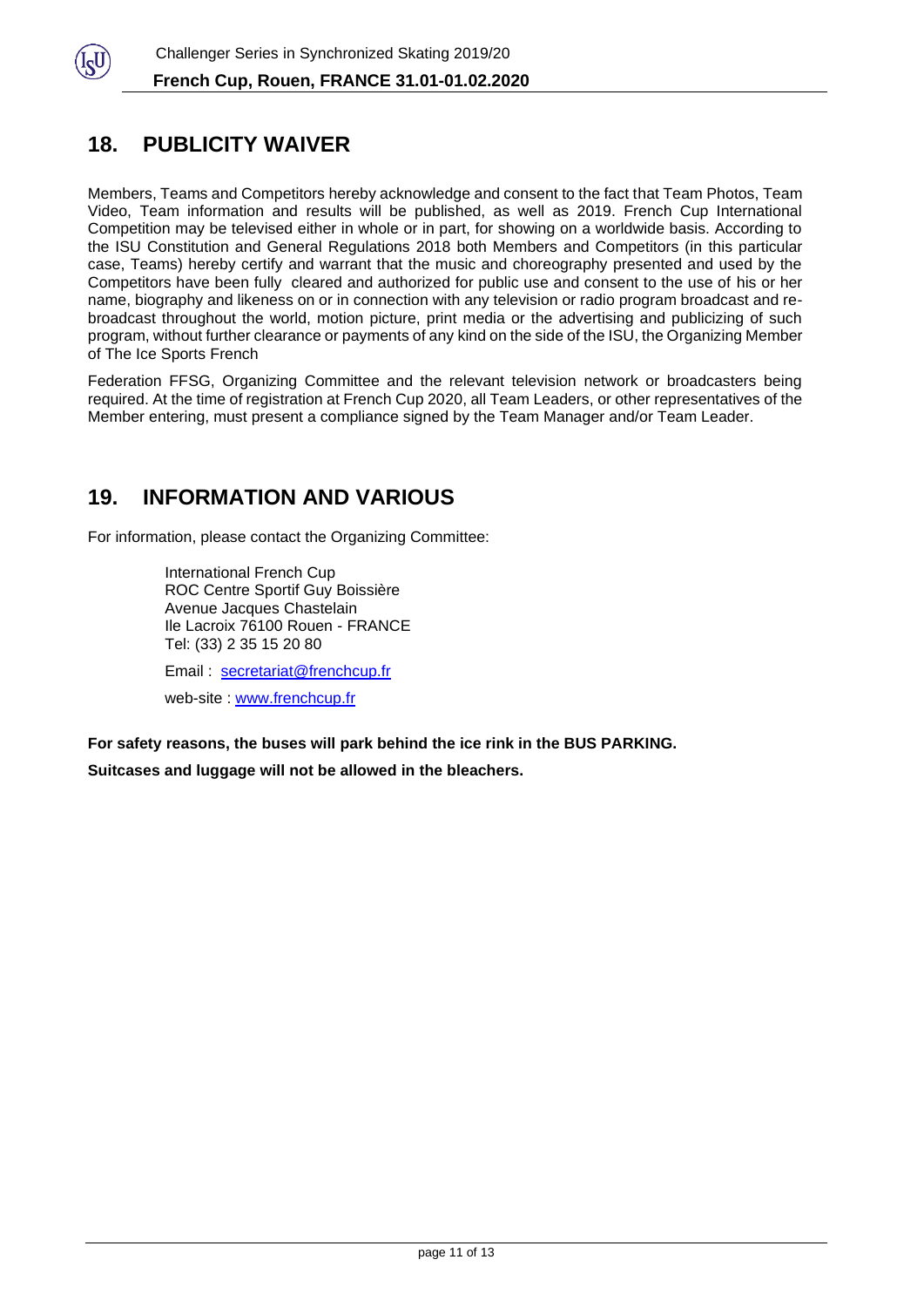

# **20. EVENT SCHEDULE**

Accreditation: Starting on Wednesday January 29<sup>th</sup>, 2020 at 2.00PM.

**Free Practice** according to contractual entries:

- Wednesday January 29<sup>th</sup>, 2020: from 10.00 AM to 11.00 PM
- Thursday January 30<sup>th</sup>, 2020: from 7.00 AM to 5.00 PM.

#### **Thursday January 30th, 2020**

| 3.00 PM | <b>Team Leader Meeting</b>           | <b>Competition Ice Rink level 2</b> |
|---------|--------------------------------------|-------------------------------------|
| 4.00 PM | Referees and Technical Panel meeting | Mercure Hotel                       |
| 5.00 PM | Initial Judges Meeting               | Mercure Hotel                       |
| 7.30 PM | Official Draw for all categories     | <b>Competition Ice Rink</b>         |
| 8.30 PM | <b>Official Dinner</b>               | Mercure Hotel                       |
|         |                                      |                                     |

#### **Friday January 31st, 2020**

| 10.00 AM-12.00 AM | Official practice SP Junior and SP Senior | Competition Ice rink        |
|-------------------|-------------------------------------------|-----------------------------|
| 3.00 PM-6.00 PM   | <b>Competition Short Program JUNIOR</b>   | Competition Ice rink        |
| 8.00 PM-11.00 PM  | <b>Competition Short Program SENIOR</b>   | <b>Competition Ice Rink</b> |

#### **Saturday February 1st, 2020.**

| 7.00 AM-12.00 AM      | Official practice FS Junior and FS Senior     | Competition Ice Rink        |
|-----------------------|-----------------------------------------------|-----------------------------|
| $2.30$ PM $-$ 4.30 PM | <b>Competition Free Skating JUNIOR</b>        | <b>Competition Ice Rink</b> |
| 4.45 PM               | <b>Podium</b> - Awards Ceremony Junior Senior | <b>Competition Ice Rink</b> |
| 5.00 PM               | <b>JUNIOR Round Table Discussion</b>          |                             |
| 8.00 PM-11.00 PM      | <b>Competition Free Skating SENIOR</b>        | <b>Competition Ice Rink</b> |
| 11.15 PM              | <b>Podium</b> - Awards Ceremony Junior Senior | <b>Competition Ice Rink</b> |
| 11.30 PM              | <b>SENIOR Round Table Discussion</b>          | Judges Room                 |

#### **Please note:**

**This schedule is subject to change and will be updated in accordance with the final number of entries.**